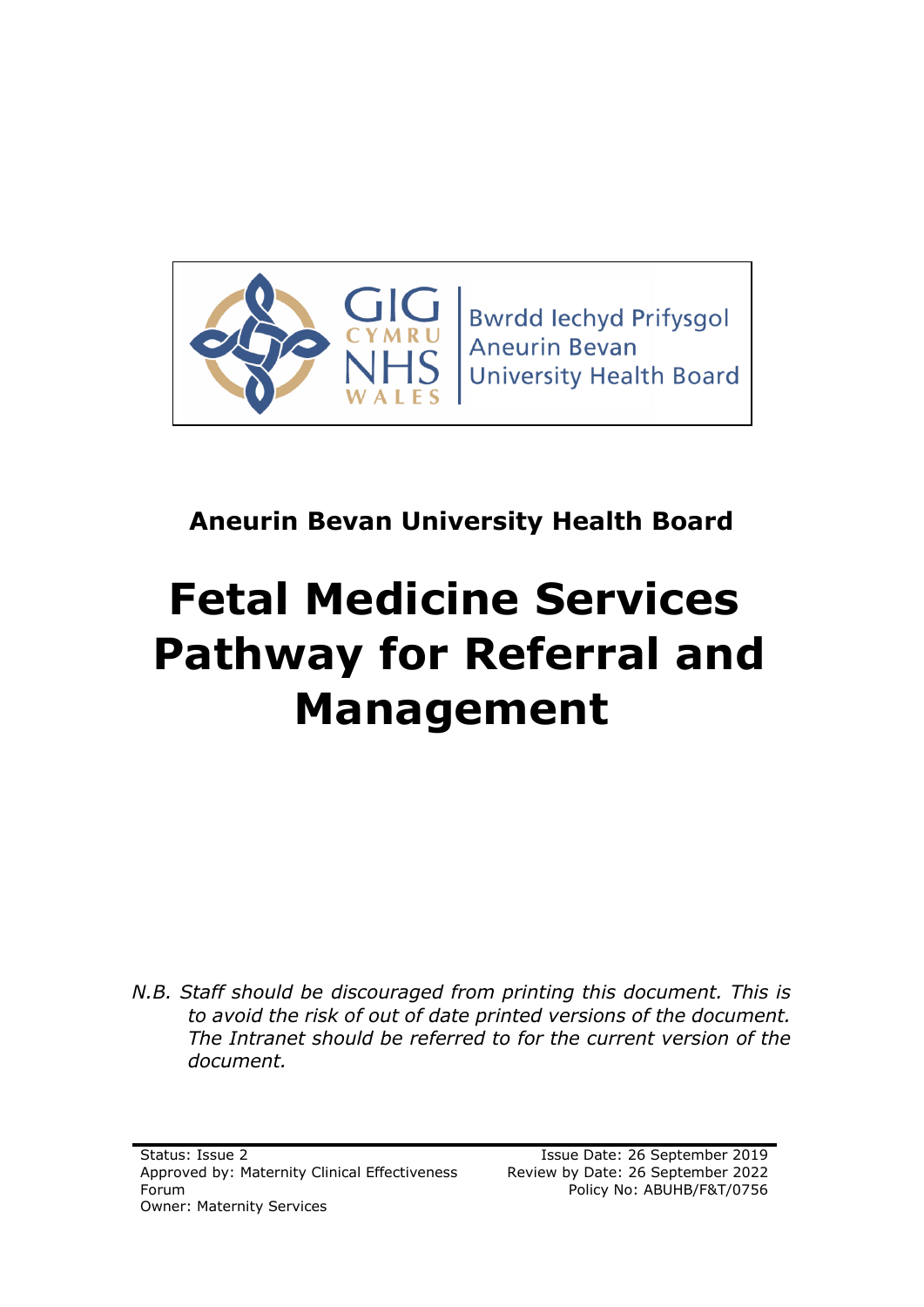#### **Contents:**

| <b>Executive Summary</b>                                | 3  |
|---------------------------------------------------------|----|
| Scope of Policy                                         | 3  |
| <b>Essential Implementation Criteria</b>                | 3  |
| Aims                                                    | 3  |
| Training                                                | 3  |
| Referral pathway within ABUHB                           | 4  |
| Referral pathway to tertiary units                      | 6  |
| Appendix 1 Referral Criteria for Fetal Medicine         | 9  |
| Appendix 2 Referral Form                                | 10 |
| Appendix 3 Pathway for some of the commonly encountered |    |
| Feta abnormalities                                      | 12 |
| References                                              | 15 |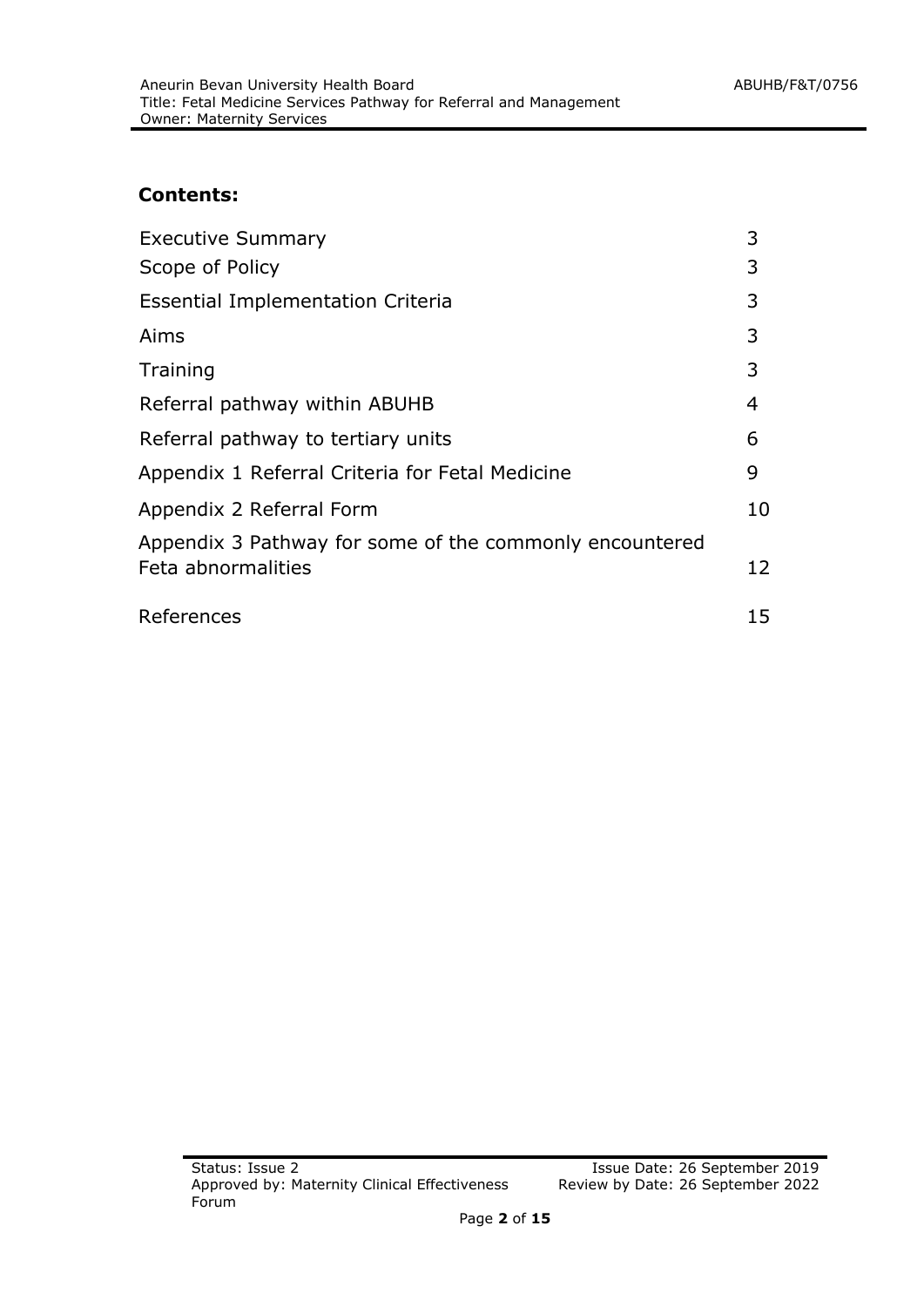#### **Executive Summary**

Fetal medicine is a branch of the maternity service that provides care for the fetus and pregnant mother. The aim of this specialised service is to provide evidence-based care to women with complex pregnancies where the fetus (or fetuses) has a confirmed or suspected disorder. This includes assessment of fetal growth and wellbeing, diagnosis and management of fetal disorders (including fetal abnormalities) and counselling and support for parents in the antenatal and postnatal periods. These pregnancies require multidisciplinary plan of care with input from other specialities like radiology, neonatology, genetics, fetal cardiology, paediatric surgery/urology/neurology and microbiology.

#### **Scope of Policy**

This guideline applies to all members of staff including midwives, obstetric medical staff working within ABUHB

#### **Essential Implementation Criteria**

Auditable standards are stated where appropriate

#### **Aims**

The aim of this document is to streamline the pathway for the fetal medicine services in ABUHB in order to ensure a standardised and efficient care based on the available evidence.

#### **Training**

The directorate will cascade training to medical and midwifery staff on the use of this guideline.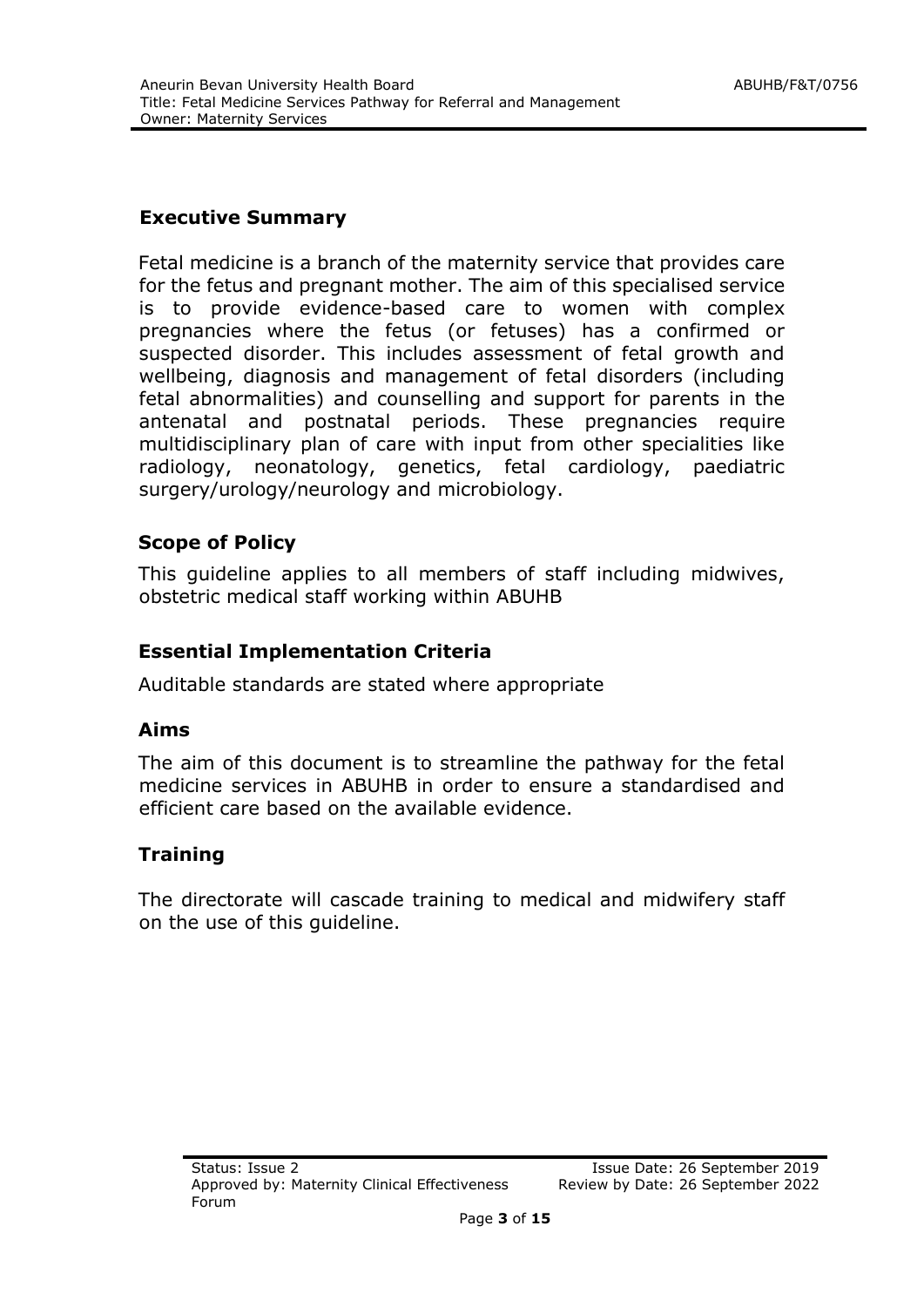#### **Referral Pathway within ABUHB Service Provision**

This service is provided at two sites within the Aneurin Bevan University Health Board – Royal Gwent Hospital and Nevill Hall Hospital. There are 1.5 clinics every week for prenatal diagnosis and counselling in RGH. There are 2.5 fetal medicine clinics in Nevill Hall. Referrals are received from across the Health board from midwives, GPs, Consultants, radiology department. The clinics are led by 2 consultants and 1 midwife in RGH and 3 in NHH

#### **Provision of clinics –**

#### *RGH* RGH **RGH**

#### **Ms Manjambigai**

|        | <b>Amniocentesis</b>  | <b>Fetal Medicine</b>       |
|--------|-----------------------|-----------------------------|
| Week A | Thursday pm           | Wednesday am                |
| Week B | Thursday pm 1330-1430 | Wednesday am<br>Thursday pm |

#### **NHH**

#### **Ms D Rich**

| Alternate<br>weeks | Monday am                |
|--------------------|--------------------------|
|                    | Tuesday pm               |
| Alternate<br>weeks | Thursday am<br>Friday am |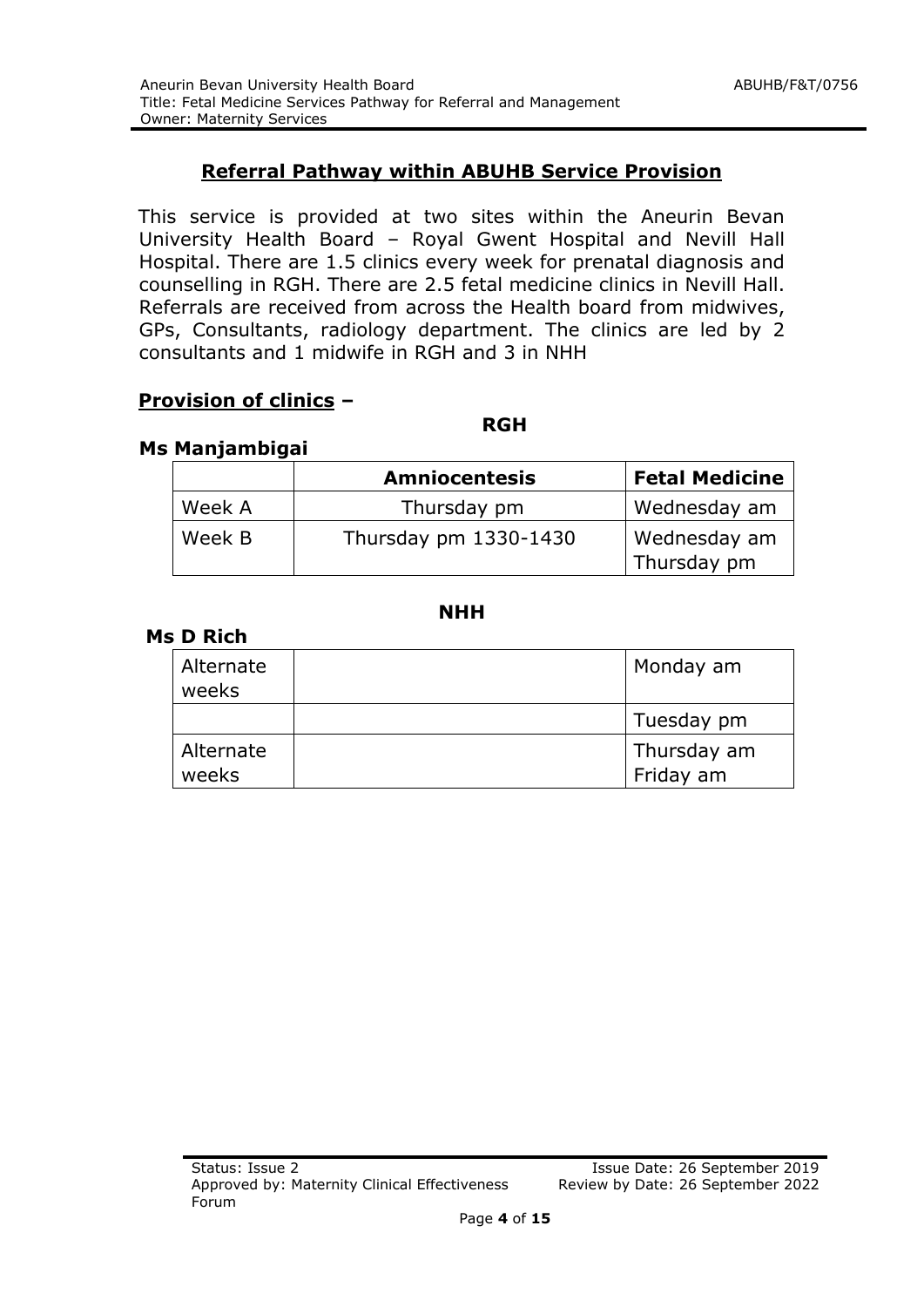#### **Internal Referral Pathway**

**A. Referral Process when a fetal abnormality is identified** 

\*Processes differ between NHH and RGH

Sonographer reports the abnormality

Sonographer informs the antenatal clinic midwife (RGH) (Fetal medicine midwife on Llanfoist Suite NHH)

Patient should be seen by the fetal medicine midwife / an appropriate midwife or an obstetrician in the ANC or on call team same day

- a) Book appointment in the following fetal medicine clinic. If the clinic is full, directly liaise with the fetal medicine consultants/ midwives to arrange the appointment.
- b) Offer the relevant investigations (refer to pathway for common fetal anomalies) If karyotype is required directly book for amniocentesis in the amniocentesis clinic in RGH

Document the detailed consultation in hand held records

Add telephone number fetal medicine units : **NHH: 01873 732390/91 RGH: 01633234747**

B. Referral form should be faxed to the ANC in RGH along with a telephone confirmation of the appointment. The date and time should be documented in the both hospital and patient records. The proforma should be filed in the fetal medicine folder in the ANC for audit purpose. Referrals discussed with Ms Manjambigai or specialist midwife Sam Wood.

Referral to Llanfoist Suite should be made on the dedicated forms and sent to the unit. All referrals will be reviewed by DAR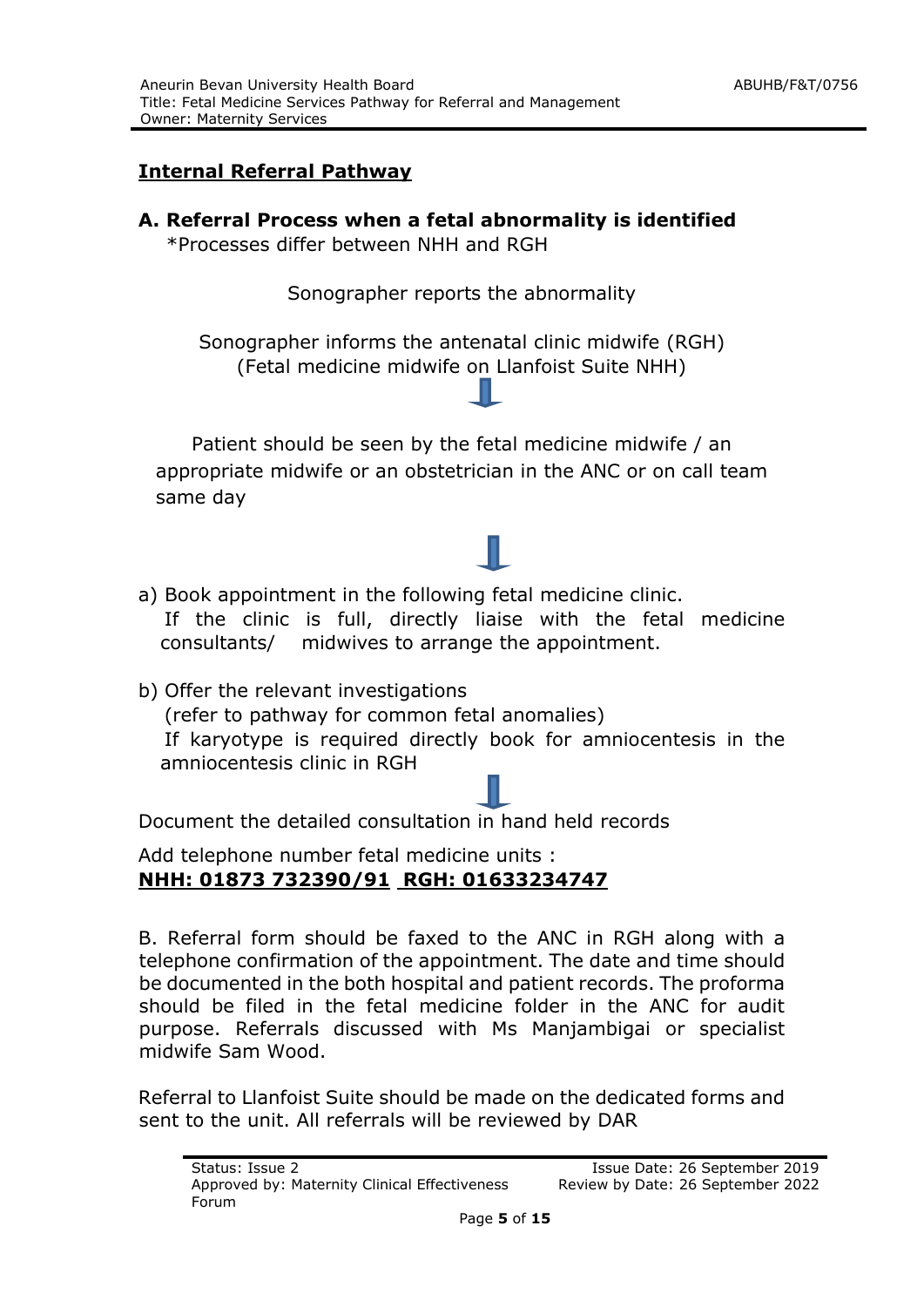#### **Referral pathway to Tertiary units**

As per the current provision of services, the main tertiary referral unit for ABUHB is St Michael's hospital in Bristol. However for conditions requiring fetal surgery the cases can be directly referred to fetal medicine unit in UHW. Referrals for fetal ECHO can be directly made to fetal cardiology service in St Michael's Hospital, Bristol.

This will also include Powys patients. Referrals can be made directly to Southmead Hospital, Bristol (Dr Marcus Likeman) for a fetal brain MRI

The referral units usually ring the patient with the appointment date and time. The referrals to the tertiary unit should be backed up by a telephone call to confirm the appointment time and date and this should be entered in the fetal medicine referral folder in the ANC or Llanfoist Suite. The woman should be provided details of the referral units and the numbers to contact within the Health board in case of lack of correspondence from the referral unit.

#### **Referral Criteria to Bristol**

#### **1. Invasive diagnostic procedures:**

- Chorionic villus sampling (CVS)
- Amniocentesis for complex procedures particularly multiple pregnancies
- **Fetal blood sampling**
- **2. Invasive therapeutic procedures**: St Michael's Hospital, Bristol
	- **Transfusion therapy for alloimmune red cell disease or platelet** disease
	- Feto-amniotic shunting pleauroamniotic shunt, vesicoamniotic shunt
	- **Fetoscopic laser ablation in twin to twin syndrome (TTTS) of** monochorionic twins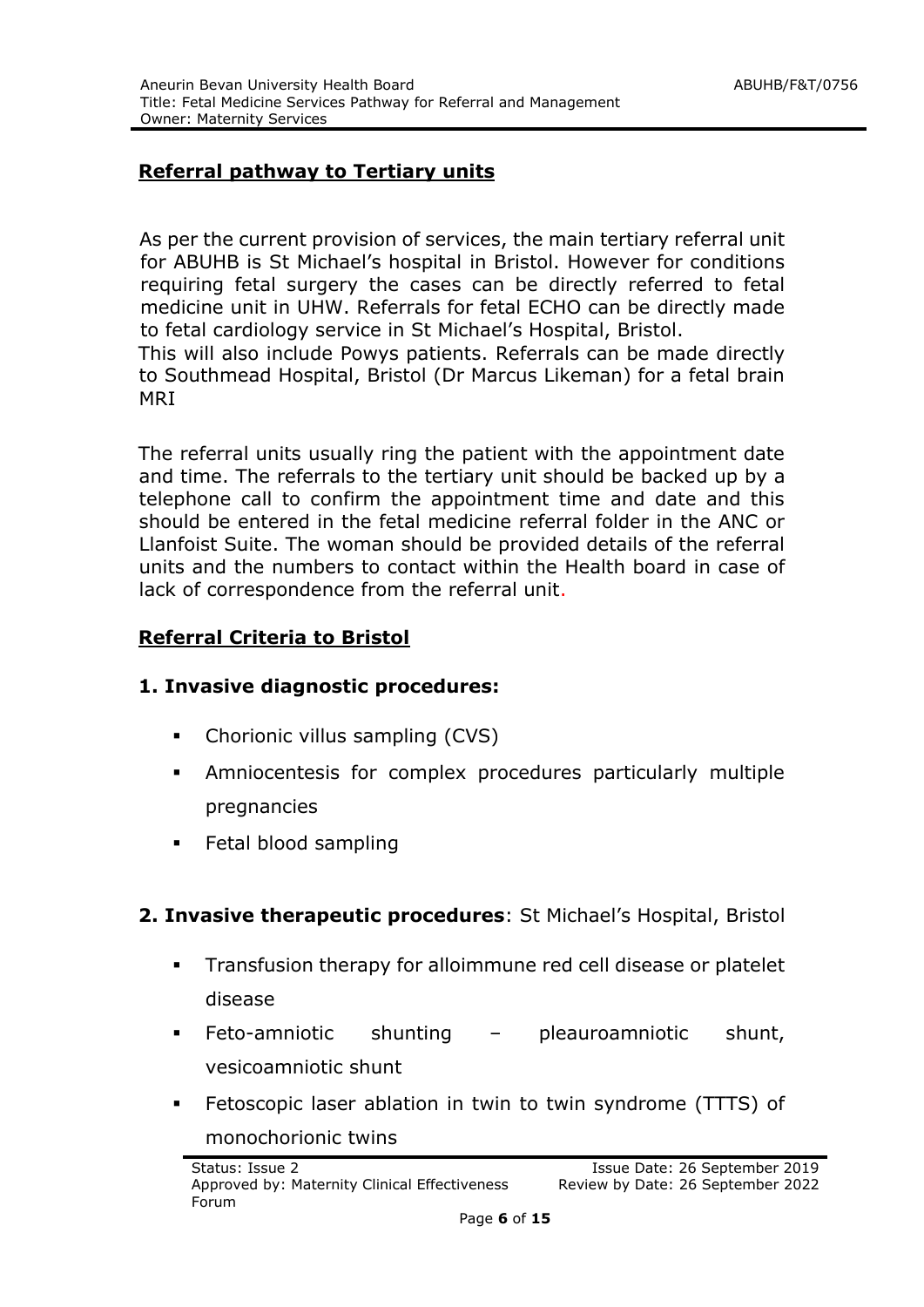St Michael's will advise if referral should be made to a London Hospital

#### **3. Invasive procedures relating to termination of pregnancy**:

- **Fetocide**
- **Selective fetocide in multiple pregnancy**

#### **4. Assessment and management of complicated twin pregnancies and complicated high order multiple pregnancies (3 or more) including:**

- All invasive diagnostic tests in twins or higher order multiple pregnancies
- Suspected or confirmed TTTS/TRAP/Conjoined twins

Cases requiring a second opinion in diagnosis and counselling.

All termination of pregnancies for clauses, E, D, A, and B to be organised via fetal med consultants.

#### **Referral to FMU UHW (to be discussed before referral)**

- 1. Conditions requiring fetal surgery and delivery in a paediatric surgical unit (Neural tube defects, gastroschisis and some renal disorders)
- 2. Cardiac anomaly requiring delivery in UHW as advised by fetal cardiologist in Bristol.

#### **Referral for Fetal Brain MRI**

These are performed in Southmead Hospital in Bristol. The requests are sent as an email with a code obtained from the finance department by fetal medicine departments at RGH and NHH.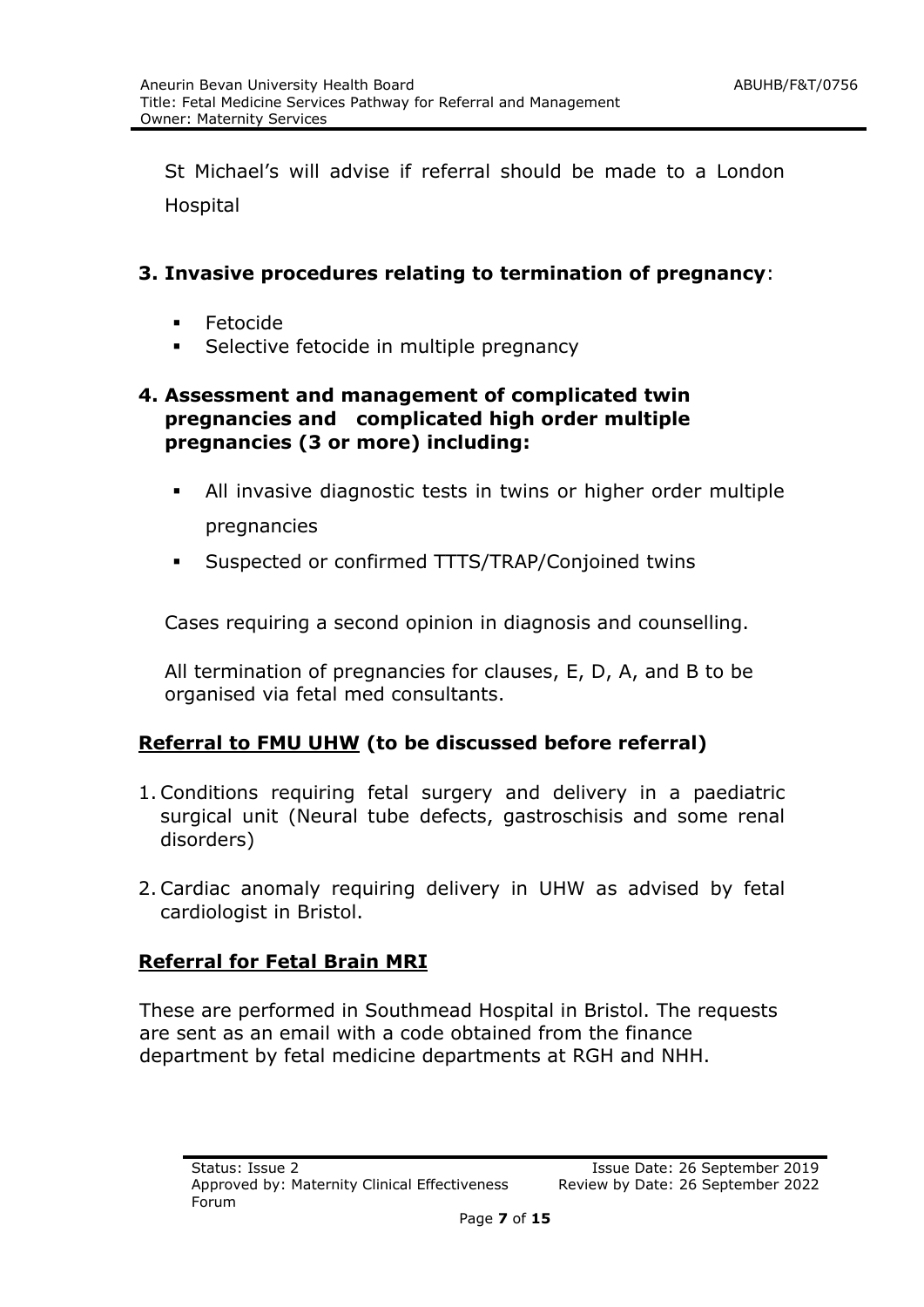#### **Genetics**

Prenatal genetic counselling is made via a referral form. Postnatal genetics referral should only be made in those cases where there is a clear genetic link established via history or post-mortem examination findings. There are no separate referral forms for postnatal genetics referral, hence should done via a letter addressed to the lead genetics counsellor in UHW. Please specify the patients consent for the counselling in the letter.

There is a specialist genetics nurse **(Stephanie Wisniewski – 07977402104)**. Referral can be made in letter to her.

#### **Neonatology counselling**

In case of a complex anomaly it is useful to have multidisciplinary involvement and counselling by the neonatologists.

*All referrals to tertiary units should be made only via the fetal medicine clinics. If this is not possible due to any reason, this should be done by the on call consultant or consultant looking after the woman. It is worth discussing the case with the fetal medicine consultants in the tertiary unit prior to the referral. All the referrals should be backed up by an appointment in the individual fetal medicine clinic in RGH or NHH.* 

*All referrals should be filed in the relevant folder for tracking the appointment.* 

**Useful contact numbers**

#### **Fetal Medicine - NHH: 01873 732390/91 Fetal Medicine – RGH: 01633234747 UHW Genetics – Secretary Ruth Bartlett – 02920 746911 UHW Genetics – Main Reception – 02920 742577 / Fax 02920 744028**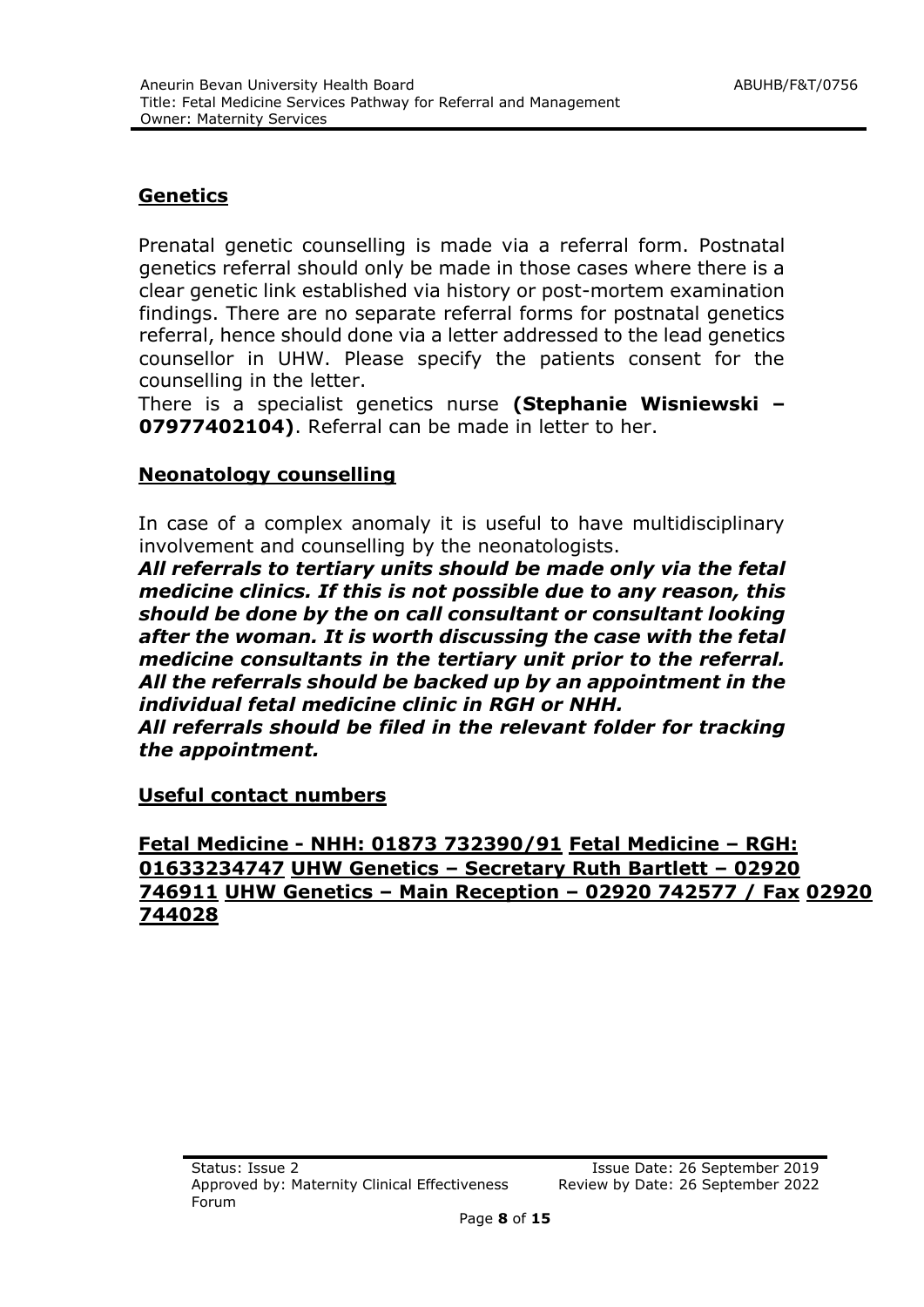#### **Appendix 1**

#### **Referral Criteria for Fetal Medicine clinic**

- Fetal abnormality suspected/detected at ultrasound scan at any gestation- for further counselling and pregnancy planning +/- tertiary referral
- Pregnancy complicated by possible fetal infection
- Twin pregnancy with fetal complications
- Triplet and higher order multiple pregnancy
- Anhydramnios or oligohydramnios (deepest pool less than 2cm or AFI < 5 at less than 24 weeks or unexplained oligohydramnios at any gestation
- SGA fetus (Small for gestational age) at second trimester anomaly scan or if less than 32 weeks with raised  $PI > 95<sup>th</sup>$ centile in umbilical artery Doppler
- High or rising antibody titres/ past obstetric history of fetal alloimmunisation
- Pregnancy complicated by genetic abnormality with possible recurrence
- Amniocentesis (RGH)
- Pregnancy exposed to teratogenic agents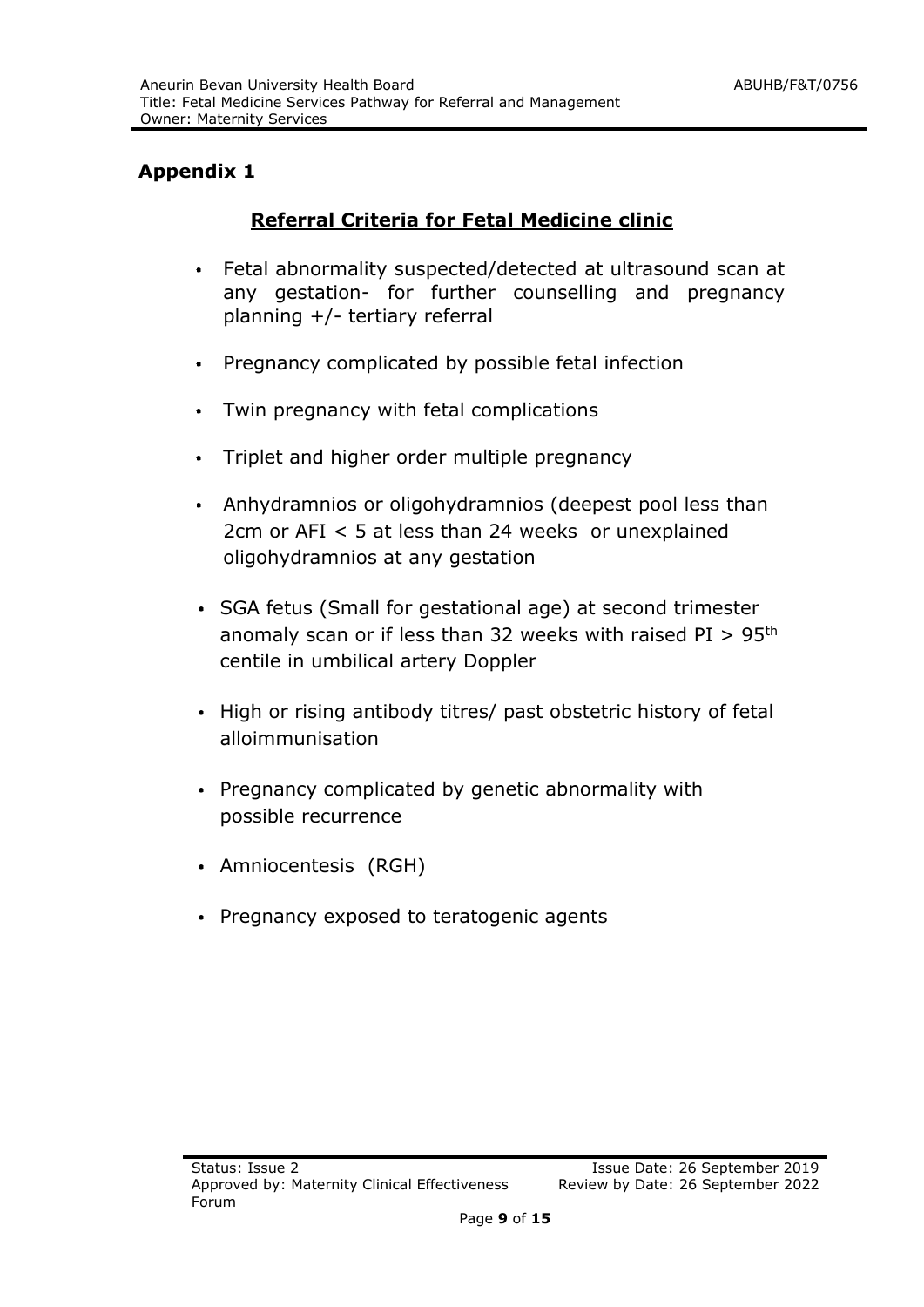# **Appendix 2 – Referral Form**

This form has to be completed for *all* referrals including from \*Ultrasound. **Patient details:**

| <b>Name</b>    | <b>CRN</b>                 |  |
|----------------|----------------------------|--|
| <b>Address</b> | <b>GP Details</b>          |  |
| DOB/Age        | <b>Telephone</b><br>number |  |

#### **Maternity care details:**

| Name of<br>referring person | <b>Consultant</b> |  |
|-----------------------------|-------------------|--|
| Place of booking            |                   |  |

#### **Pregnancy details:**

| EDD by scan                                 | <b>Gestation at date</b><br>of referral |
|---------------------------------------------|-----------------------------------------|
| <b>Parity</b>                               | <b>Gravidity</b>                        |
| Significant<br>obstetric/medical<br>history |                                         |
| <b>Reason for</b><br>referral               |                                         |
| Date of referral                            |                                         |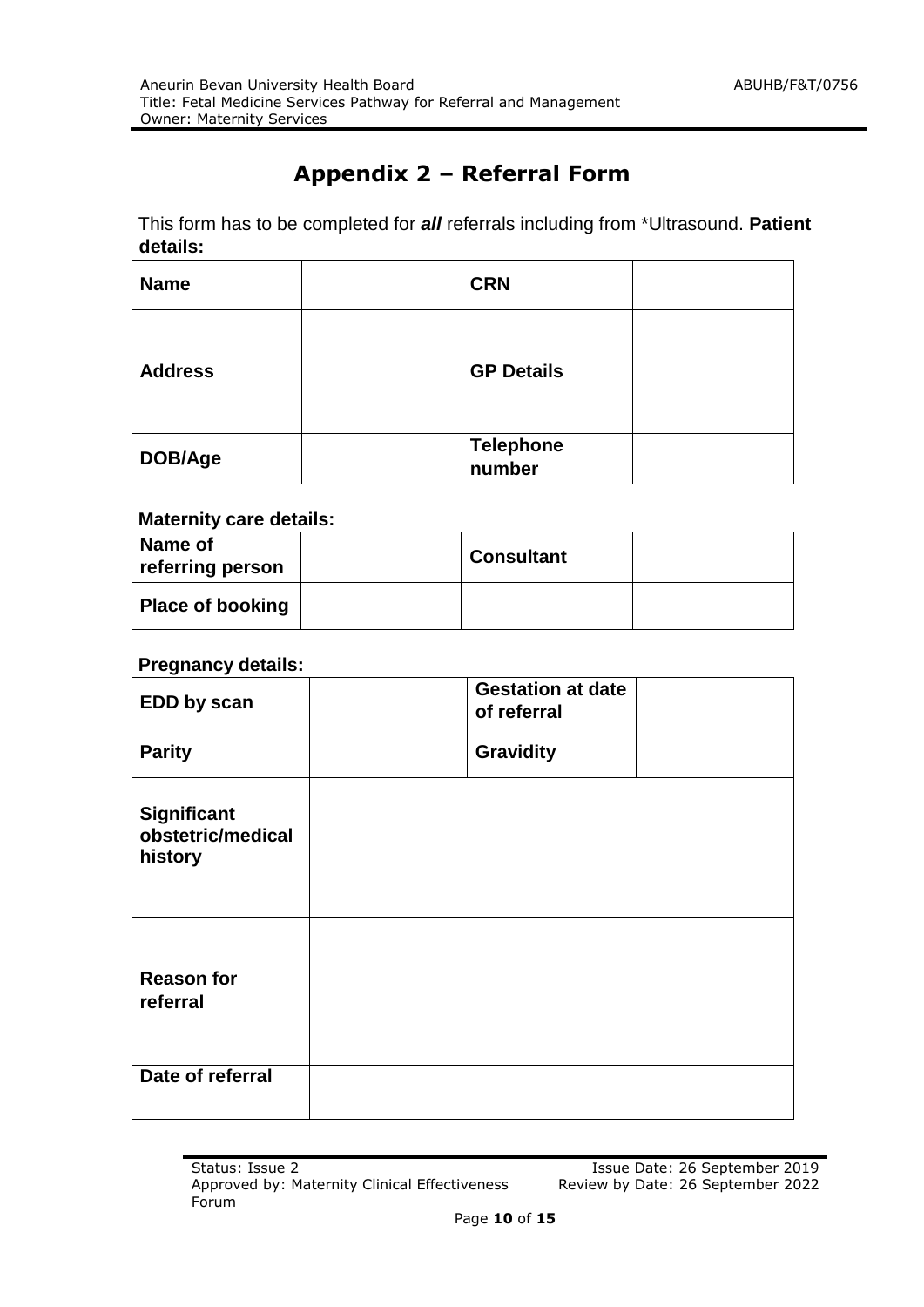| Date of           |  |
|-------------------|--|
| appointment (To   |  |
| be filled by FMC) |  |
|                   |  |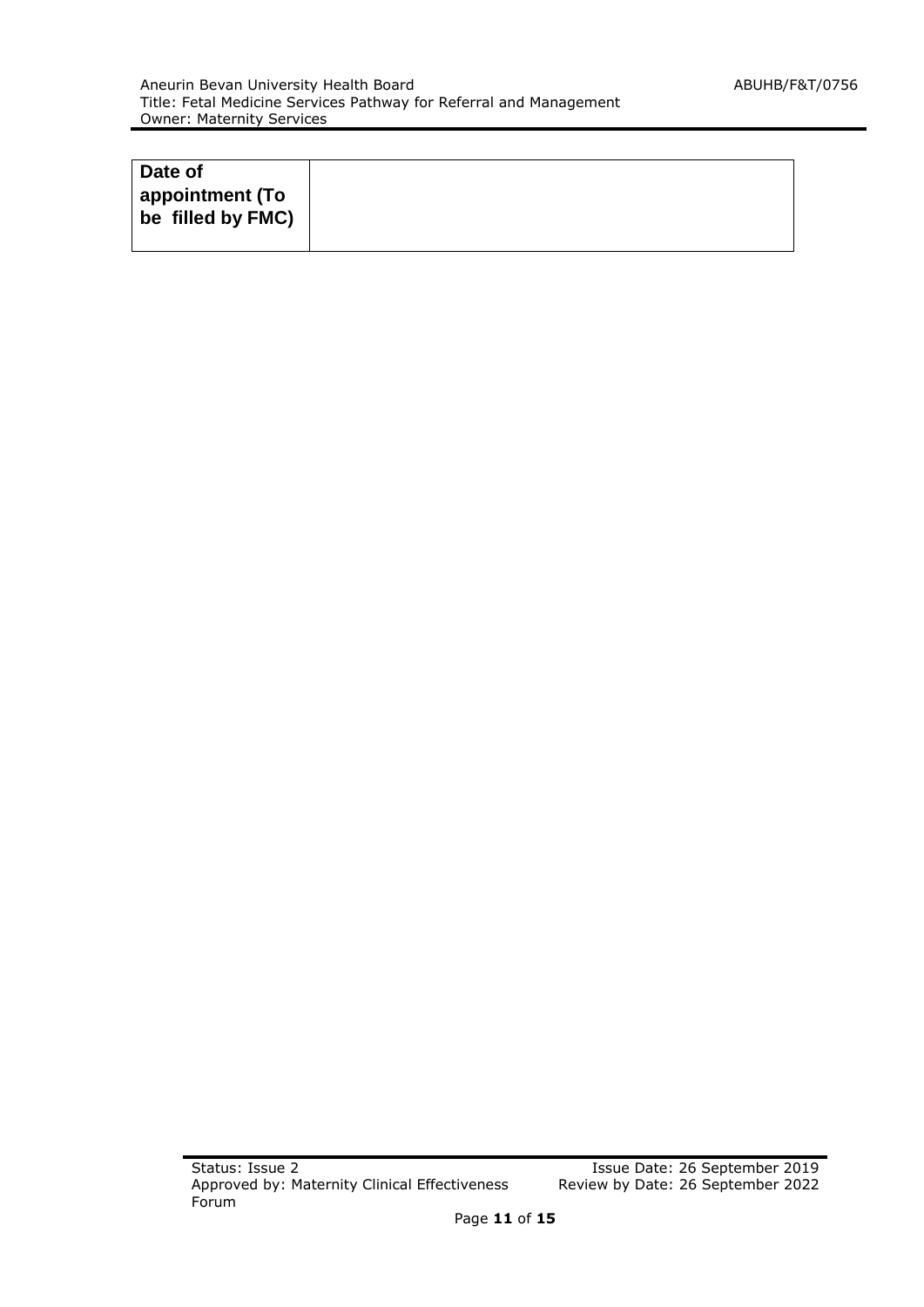# **Appendix 3**

#### **Pathway for some of the commonly encountered fetal abnormalities**

#### **FIRST TRIMESTER**

#### **Raised Nuchal Translucency**

Incidence: 1%.

A raised NT (>3.5mm) is associated with: chromosomal abnormalities, congenital heart disease, genetic syndromes, developmental delay and fetal death or could be a normal variant. Investigations:

Karyotype, Infection screen: Parvo virus IgG and IgM if hygroma persists at 15/16 weeks, Cardiac echo >18-20/40 Detailed anomaly USS

#### **Second Trimester**

#### **Increased nuchal fold**(>6mm) Incidence:

 $< 1\%$ 

Majority of foetuses are normal but it can be associated with: chromosomal abnormalities, genetic syndromes, congenital heart disease or skeletal dysplasia.

Investigations:

Karyotype , Cardiac echo >18-20/40 , Detailed anomaly USS, Exclude conditions causing hydrops fetalis

#### **Ventriculomegaly**

Incidence of mild ventriculomegaly: <1%.

Mild ventriculomegaly (10.1-12.0mm) can be isolated and nonprogressive or it can be associated with abnormal cerebral development, neural tube defects, congenital infection, chromosomal abnormalities or genetic syndromes. If associated with intracranial haemorrhage, evidence of fetal alloimmune thrombocytopenia should be sought.

Investigations: Karyotype, Infection screen: CMV, toxoplasma, rubella, Detailed anomaly USS, Fetal MRI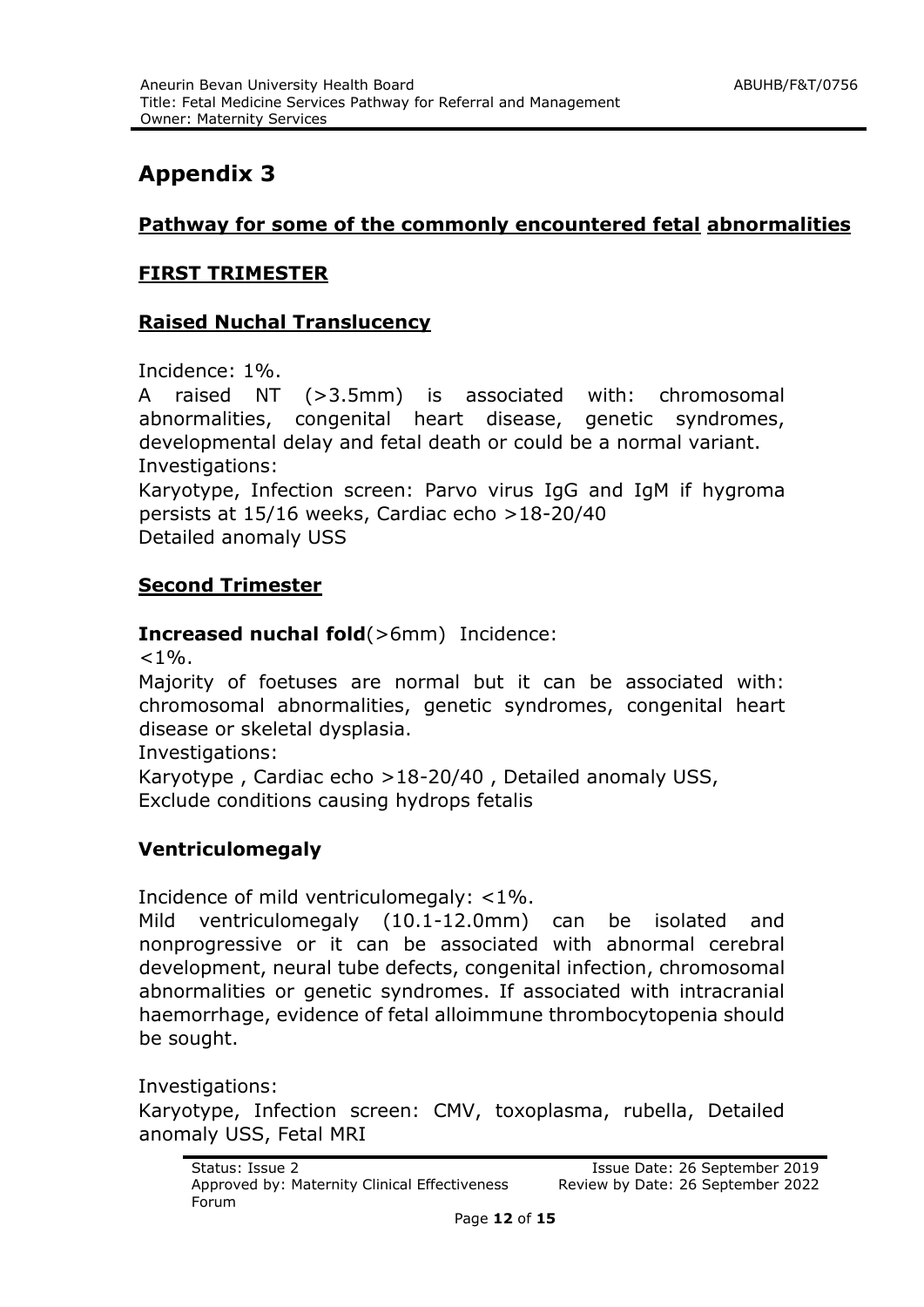### **Cleft lip/palate**

The cause of cleft lip/palate is multifactorial with genetic and environmental factors being involved. It can be isolated or associated with a syndrome. Associated abnormalities include CNS abnormalities, congenital heart disease or limb deformities. The risk of chromosomal abnormalities varies according to type: unilateral cleft lip 5%, unilateral cleft lip & palate 10%, bilateral cleft lip & palate 20-30% and midline cleft lip & palate > 50%.

Incidence of cleft lip& palate: 0.1%.

Investigations:

Consider Karyotype, Cardiac echo >18-20/40 , Detailed anomaly USS and repeat 28-32/40, Refer to CLAPA Team

#### **Gastroschisis**

Incidence of gastroschisis: 0.03%.

A full thickness defect of the abdominal wall usually in the right paraumbilical area. The protruding abdominal contents are not covered by a membrane. In 10-20%if cases there are associated gastrointestinal anomalies. Chromosomal abnormalities and genetic syndromes are rare. There is a slight increase in the incidence of associated congenital heart disease. Maternal serum AFP is usually raised. The pregnancy can be complicated by premature labour, oligohydramnios, growth restriction and intrauterine death. There is no contraindication for vaginal delivery and induction is usually arranged from 37/40.

Investigations: Refer to neonatal surgical team, Deliver at UHW – IOL at 37/40, Karyotype not required if isolated , Serial growth USS

#### **Exomphalos / Omphalocele**

A midline anterior abdominal wall defect in which the protruding abdominal contents are covered by a peritoneal membrane. The umbilical cord inserts into the sac instead of the abdominal wall. Often exomphalos is associated with other anomalies: chromosomal abnormalities (40%), genetic syndromes and congenital heart disease (30-40%). Fetal mortality is increased in the presence of other anomalies.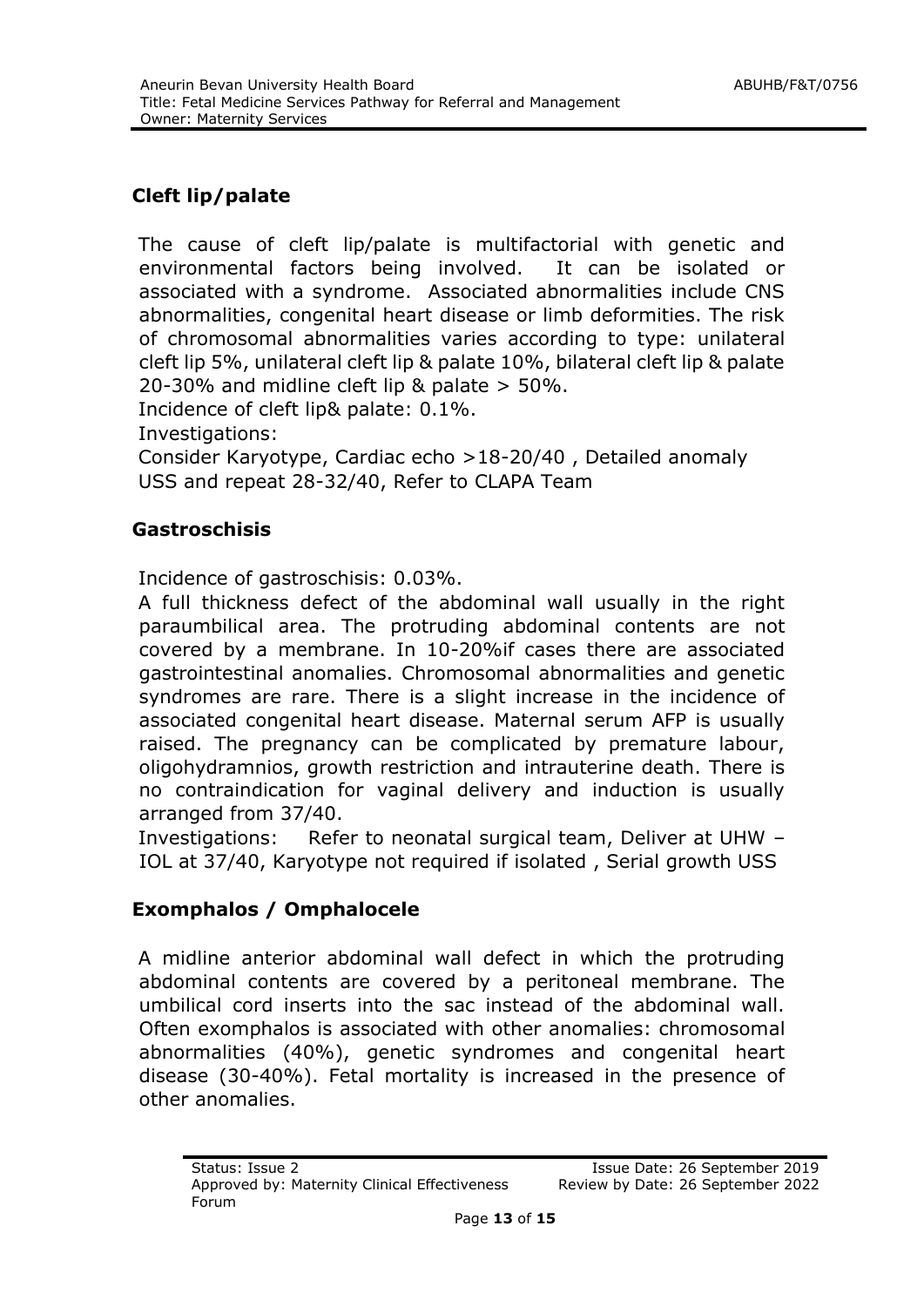Offer karyotype. Refer to neonatal surgical team, Delivery in surgical unit Serial growth USS

#### **Echogenic Bowel**

The vast majority will be normal. It can be associated with an intraamniotic bleed which is of no significance. However, it can also be associated with abnormalities: cystic fibrosis, CMV infection, bowel obstruction, chromosomal abnormalities or intrauterine growth restriction.

Incidence of echogenic bowel: <1%.

Investigations: Karyotype, Infection screen: CMV, CF screen (parental), Serial growth USS.

#### **Renal Pelvis Calyceal Dilatation**

Renal Pelvis Dilatation (>7mm) could be a normal variant at anomaly or due to structural abnormalities. In one third of all cases it persists after birth, in the majority it resolves spontaneously antenatally.

Assess for risk factors for aneuploidy If present: Karyotype. If absent: repeat USS at 32/40 and obstetric Out Patient Appointment at 33/34 weeks

If persists at 32/40 refer to neonatal team

#### **Short femur**

Ensure the dates are correct. Measurements less than 5th centile can be associated with chromosomal abnormalities, fetal infection, intrauterine growth restriction and skeletal dysplasia. Measure the foot length. The foot length normally equates to the femur length. However if the foot/femur length is discordant, measure all long bones.

Investigations: Karyotype, Infection screen: CMV, toxoplasma screen,

Exclude skeletal dysplasia, Serial growth USS,

#### **Congenital Diaphragmatic Hernia**

Incidence of congenital diaphragmatic hernia: 0.02%.

Abdominal contents herniate into the chest causing pulmonary and cardiac compression. The resulting abnormalities (pulmonary